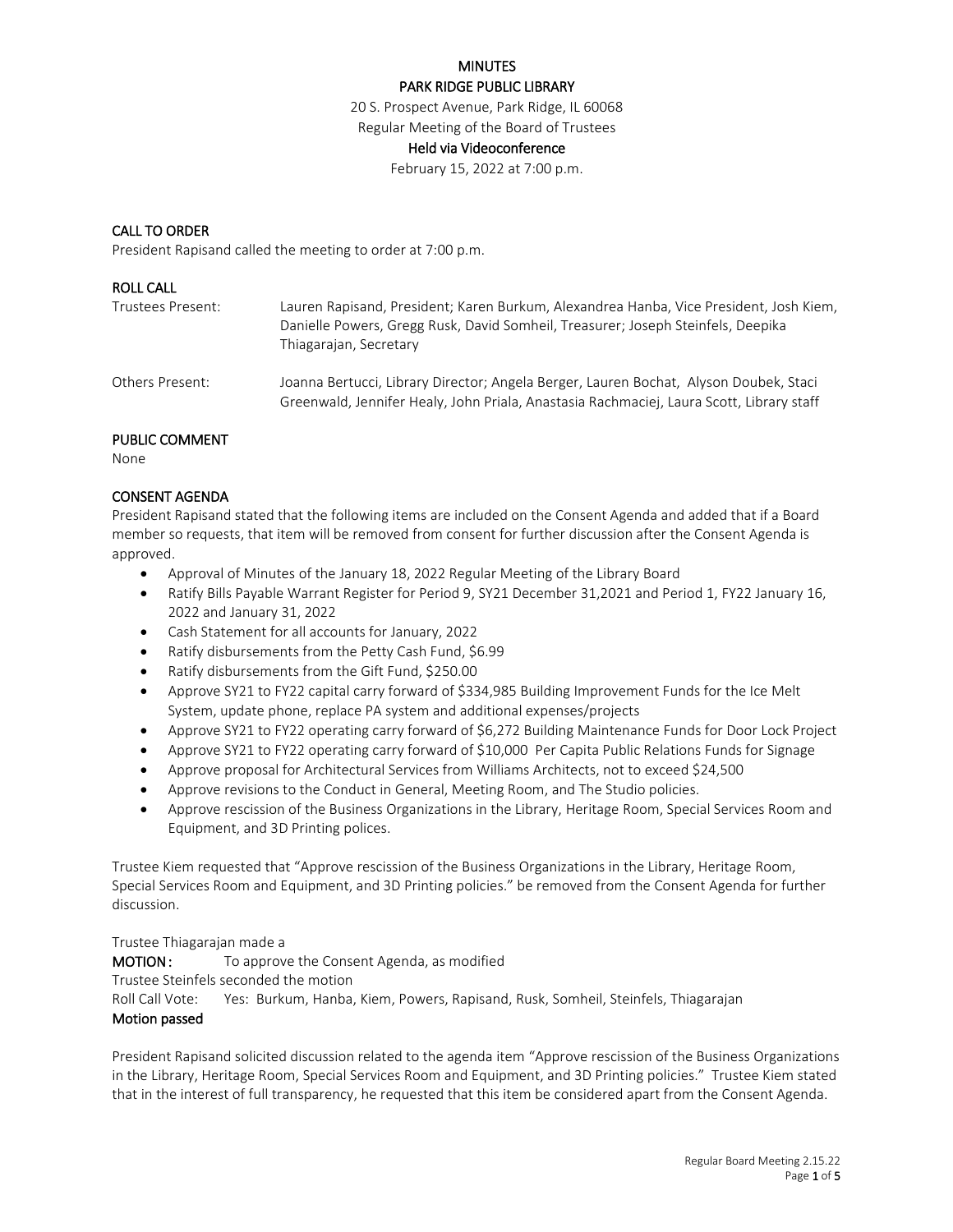#### PARK RIDGE PUBLIC LIBRARY

20 S. Prospect Avenue, Park Ridge, IL 60068

## Regular Meeting of the Board of Trustees

# Held via Videoconference

February 15, 2022 at 7:00 p.m.

He further stated that the proposed rescission of these polices reflect changes in the Library, the Board and the community. There being no further discussion,

#### Trustee Burkum made a

MOTION: Approve rescission of the Business Organizations in the Library, Heritage Room, Special Services Room and Equipment, and 3D Printing policies

Trustee Kiem seconded the motion

Roll Call Vote: Yes: Burkum, Hanba, Kiem, Powers, Rapisand, Rusk, Somheil, Steinfels, Thiagarajan Motion passed

#### TREASURER'S REPORT

Treasurer Somheil reviewed the FY22 Year to Date Revenue and Expenditures report on page 54 of the packet noting that with 8% of the fiscal year complete, 6% of the Operating budget has been expended. He also noted the graph on that page that provides additional information on the timing of revenues and expenses. He appreciates having this additional information as it emphasizes the Library's dependence on property tax revenues and demonstrates how infrequently those revenues are received.

Treasurer Somheil made a

MOTION: To approve the FY22 Consolidated Year to Date Revenue and Expenditures Report for January, 2022

Trustee Rusk seconded the motion

Roll Call Vote: Yes: Burkum, Hanba, Kiem, Powers, Rapisand, Rusk, Somheil, Steinfels, Thiagarajan Motion passed

Trustee Somheil then directed the Board's attention to the SY21 Year to Date Revenue and Expenditures report on page 55 of the packet noting that these are final results for the fiscal year. He further noted that Revenue for the year exceeded the budget by 13%, primarily due to earlier delays in receipt of taxes that came in during SY21. In addition to revenues being greater than budgeted, Total Operating Expenses for the year were 86% while Total Capital expenditures were 47% of budget due to delays in completing some planned capital projects. Funding for these projects is being carried forward to the FY22 budget. For the fiscal year, total expenditures were 79% of budget, resulting in a net deficit spend of approximately \$700,000, as opposed to the budgeted deficit spend of \$1,708,772. Treasurer Somheil concluded that this leaves the Library well positioned for next year's levy request.

Director Bertucci directed the Board's attention to the graph on page 6 of the packet that shows the breakout of cash balances between operations reserve vs. capital funds available. She noted that this graph will be updated going forward each month along with the revenue and expense breakouts on the YTD Revenue and Expenditures report.

Treasurer Somheil made a MOTION: To approve the SY21 Consolidated Year to Date Revenue and Expenditures Report for Period 13, December 31, 2021 Trustee Powers seconded the motion Roll Call Vote: Yes: Burkum, Hanba, Kiem, Powers, Rapisand, Rusk, Somheil, Steinfels, Thiagarajan Motion passed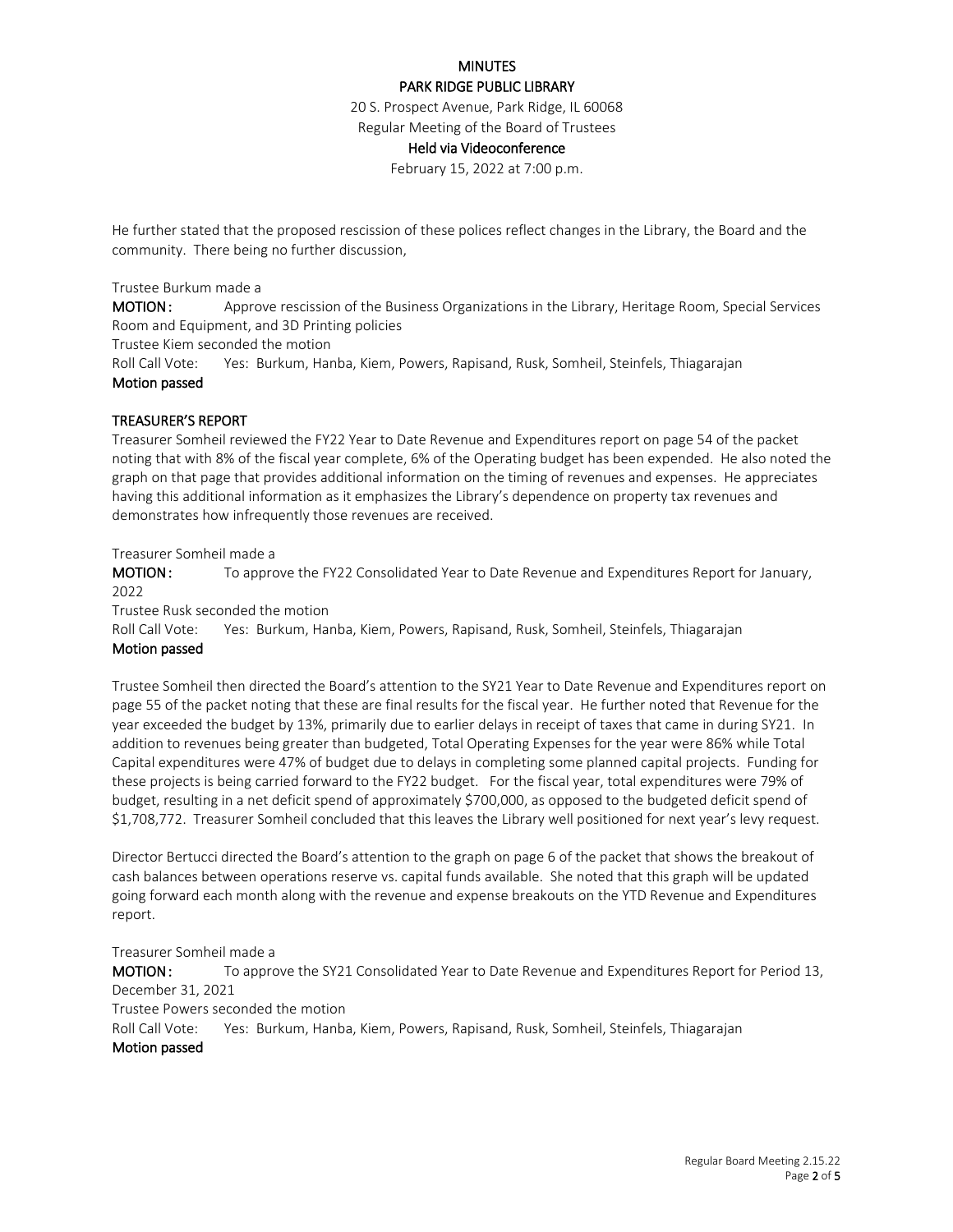#### PARK RIDGE PUBLIC LIBRARY

20 S. Prospect Avenue, Park Ridge, IL 60068

# Regular Meeting of the Board of Trustees

# Held via Videoconference

February 15, 2022 at 7:00 p.m.

#### PRESIDENT'S REPORT

President Rapisand stated that the Board is continuing to accept nominations for the 2022 Library Award until March 1, 2022 and encouraged additional nominations. The award will be presented at the April, 2022 Board meeting. Also noted was that the Board will plan to resume in person meetings in March.

#### SECRETARY'S REPORT

Secretary Thiagarajan reviewed the written report included in the packet on page 42 noting the articles related to this year's Preschool Fair and the author event being presented on February 16, 2022 as part of the Library's participation in the *Illinois Presents* programming consortium.

President Rapisand asked how many Park Ridge patrons have registered for the author event. Director Bertucci said that she will report that information back to the Board.

#### DIRECTOR'S REPORT

Director Bertucci provided updates that have occurred since the writing of her report included in the packet.

- Programming will return to the originally planned formats given the decline in COVID cases that resulted from the Omicron surge earlier in January.
- Due to new legislation, there are changes to the form for filing Statements of Economic Interest. Further guidance on this is expected in early March.
- The Library has returned to full staffing levels. Ms. Doubek has been working with the Facility and Patron Services Manager to help diversify job posting sites with regards to positions that are being increasingly difficult to fill.
- The new book drop was installed last Friday and patrons are expressing their "like" for this on social media platforms. A plaque will be placed on the drop to recognize The Friends of the Library and their generous funding for this purchase.
- Update on the Ice Melt System A third party contractor from Integrated Design & Supply was on site today to evaluate the Ice Melt System as was promised by Andrew Jose, Green and Associates. Along with Mr. Jose and Mr. Priala, the contractor conducted a review of the system. Additional testing will be required before a final report is issued. Director Bertucci reiterated that before a final payment will be released to the installing contractor, a snowfall sufficient enough to test the system will be required.
- Director Bertucci noted that 45 policies have been reviewed and approved by the Board. Policy review will continue in the upcoming months and Director Bertucci expressed her appreciation for the Board's willingness to work with her on this important project.
- $\bullet$  Bibliotheca has selected the Park Ridge Library as a showcase library for its successful implementation of their equipment. Ms. Rachmaciej has been invited to speak at a conference in April to share the Library's experience in installing and implementing the system and all that staff has done to facilitate the adoption of this technology among patrons.
- Director Bertucci noted that January's statistics were strong and that the level of attendance for Adult programs was the highest achieved since the pandemic. She also highlighted the fact that staff has been able to bring back Battle of the Books with an in person format. She invited the Board to stop by to observe this program if they are in the building on Mondays or Thursdays at 4 pm through March 17.
- The Library has been selected as the recipient for the 2022 fundraising efforts of the 20<sup>th</sup> Century Club of Park Ridge. Director Bertucci has been invited to speak at the group's April 23<sup>rd</sup> luncheon, the proceeds of which will be donated to the Library with the request that funds be used to support outreach to senior citizens in the community. Director Bertucci expressed her gratitude for the Club's consideration and selection of the Library for this honor.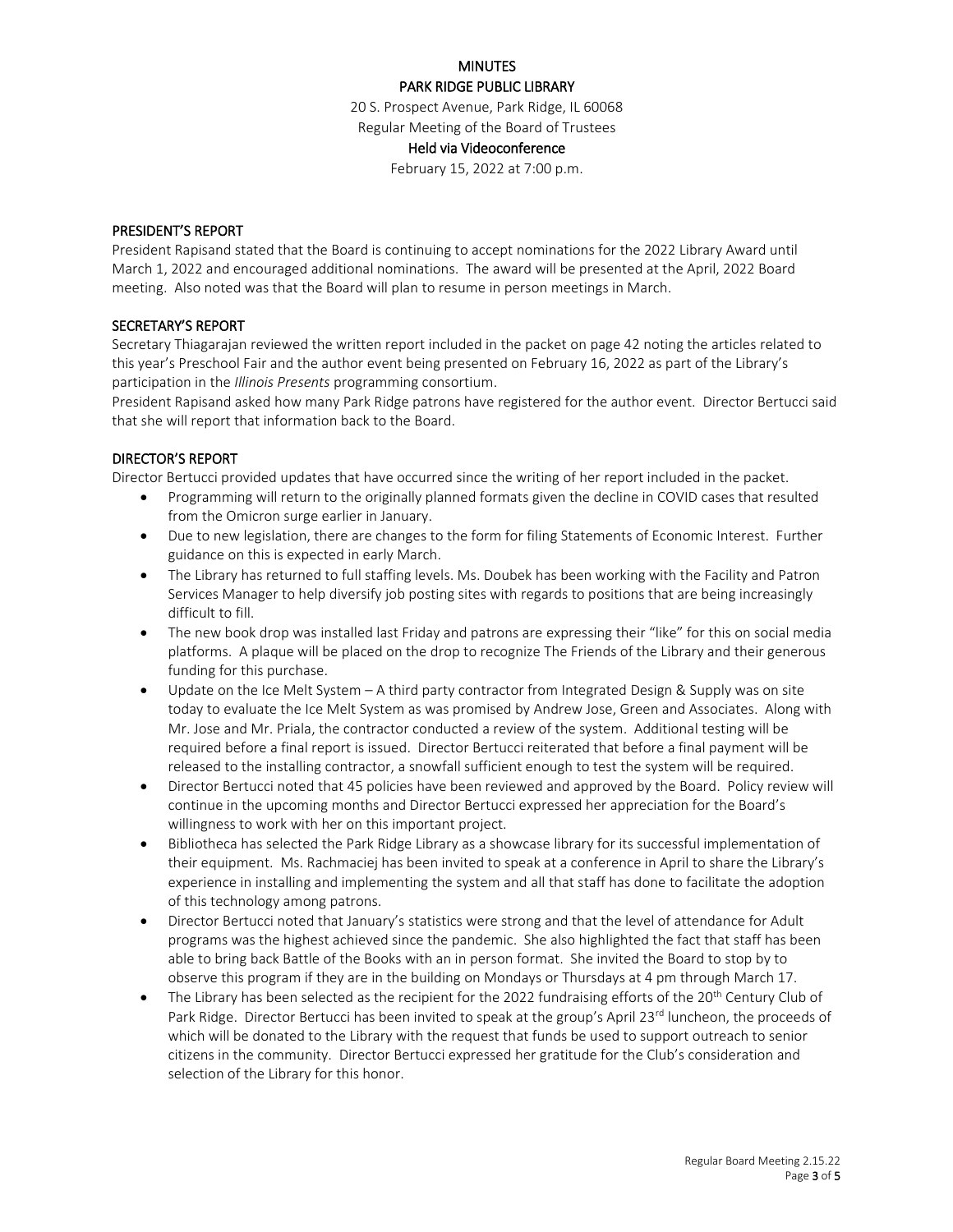## **MINUTES** PARK RIDGE PUBLIC LIBRARY

20 S. Prospect Avenue, Park Ridge, IL 60068

# Regular Meeting of the Board of Trustees

# Held via Videoconference

February 15, 2022 at 7:00 p.m.

- In response to President Rapisand's inquiry, Director Bertucci explained how the contact-free pick up process currently operates. In response to a follow-up question from Trustee Burkum, Director Bertucci explained the differences between the Homebound Delivery service provided by Reader Services staff and the Home Delivery service provided by Patron Services staff.
- Trustee Steinfels inquired about the conference on *Getting Patrons Back into the Library* attended by Ms. Healy. Director Bertucci replied that based on that conference and another that she will attend along with Ms. Healy, applicable ideas will be synthesized and will be a focus of marketing efforts for the year. Trustee Steinfels then asked about the types of information included in the Illinois Public Library Annual Report (IPLAR) that staff is currently compiling. Director Bertucci provided details of both the process, the many types of information collected, and the subsequent use of that information at both a local, state and national level.
- Trustee Rusk inquired about Wi-Fi usage statistics for the month of January. Director Bertucci responded that the information was not available at the time the packet was compiled due to an issue with the vendor's reporting software. She received the report today, approximately 20,000 sessions and 1,300 unique users for the month of January.

# FRIENDS OF THE LIBRARY

Director Bertucci reported that the Friends are continuing to accept donations for the spring book sale. The Friends also delivered 310 books to Franklin School in Park Ridge and collected \$155 in revenue.

# UNFINISHED BUSINESS

None

# NEW BUSINESS

# Approve Digital Media Lab Policy

Director Bertucci explained that since the Committee of the Whole meetings last week, some additional proposed changes have been made to the Digital Media Lab policy. More specifically, these include a disclaimer of liability for damage caused by equipment in the lab along with a reminder regarding the applicability of copyright laws. There being no questions on the changes,

Treasurer Kiem made a

**MOTION:** To approve the Digital Media Lab policy, as revised Trustee Steinfels seconded the motion Roll Call Vote: Yes: Burkum, Hanba, Kiem, Powers, Rapisand, Rusk, Somheil, Steinfels, Thiagarajan Motion passed

# COVID-19 Masking Protocols

Director Bertucci stated that given the improvement in COVID metrics, the high rate of vaccination in Park Ridge and Governor Pritzker's plan to lift mask mandates throughout the state at the end of the month, masking in the Library will be optional, beginning March 1, 2022. She responded to trustee's questions regarding implementation of this mask optional environment. With regard to signage, Director Bertucci stated that the Library will remain neutral on this by not suggesting that masks be worn, or not worn, in the building beginning March  $1<sup>st</sup>$ . President Rapisand asked Director Bertucci if she had received any comments about masking from the public during tonight's meeting. Director Bertucci replied that she had not.